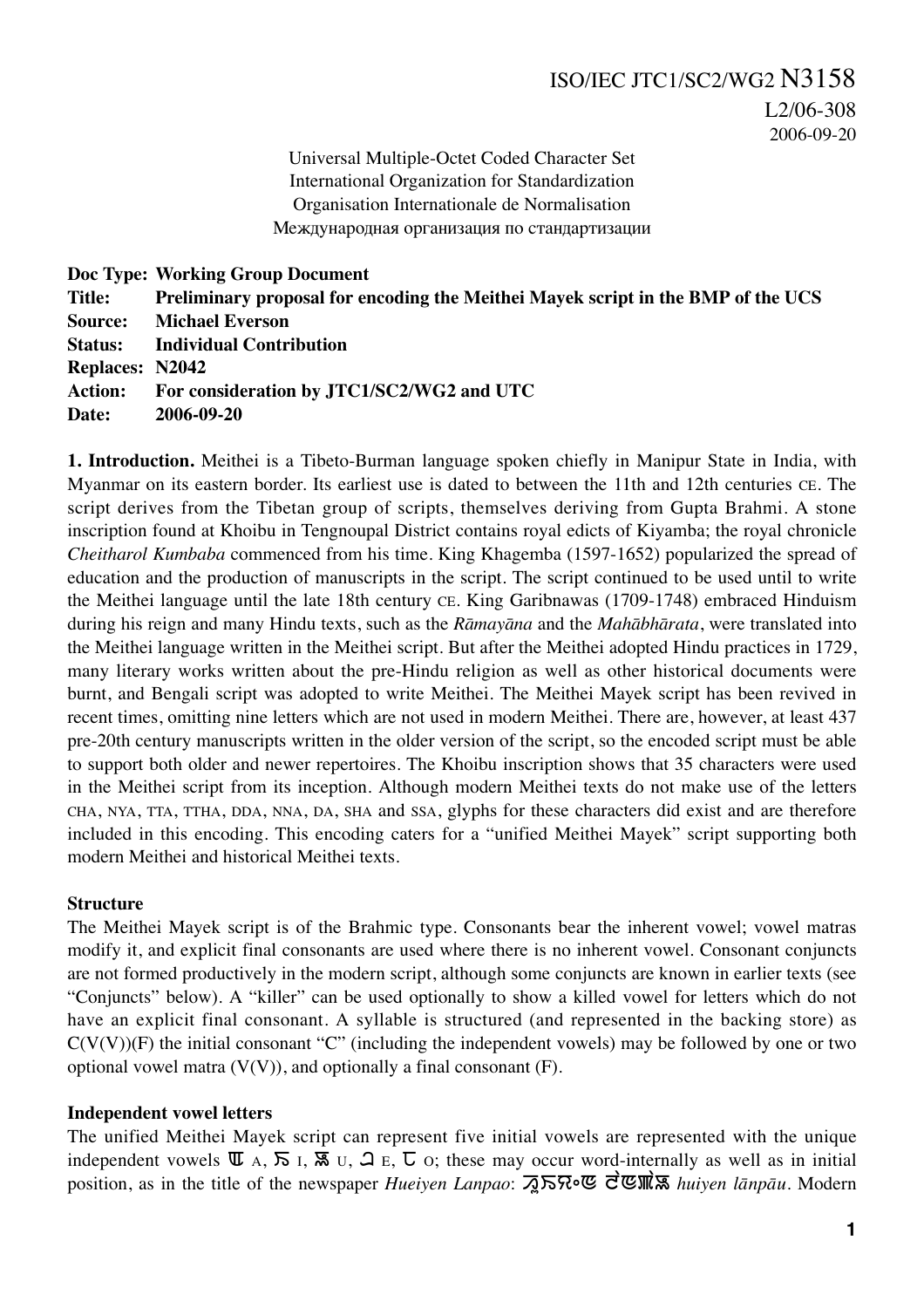Meithei only makes use of the first three of these; where  $p\bar{a}u$  is written  $\mathbb{R}\times\$  in newer orthography it might be written  $\vec{w} \overline{\mathbf{C}}$  *kao* in older orthography. Other vowels which do not have independent forms are represented by vowel matras applied to the letter  $\Psi$  A:  $\Psi$   $\bar{a}$ ,  $\Psi$   $i$ ,  $\Psi$   $\bar{u}$ ,  $\Psi$   $\bar{u}$ ,  $\Psi$   $\bar{u}$ ,  $\bar{u}$ ,  $\Psi$   $\bar{u}$ ,  $\Psi$   $\bar{u}$  $o, \overline{\mathbf{u}}^{\bullet}$  *ou*,  $\overline{\mathbf{u}}$  *au*,  $\overline{\mathbf{u}}^{\mathbf{f}}$  *au*,  $\overline{\mathbf{u}}^{\bullet}$  *an*<sub>*i*</sub>,  $\overline{\mathbf{u}}$ <sub>8</sub> *ah*, (of which only  $\overline{\mathbf{u}}$  *a*,  $\overline{\mathbf{u}}$  *a*,  $\overline{\mathbf{u}}$  **c**  $\overline{\mathbf{u}}$ ,  $\overline{\mathbf{u}}^{\bullet}$  *ei*,  $\overline{\math$ Ä≥ *an˙* are used in modern orthography).

# **Dependent vowel signs**

The full set of attested dependent vowels is as follows (shown with  $\mathbf{W}$  KA):

| ka                         | 硱  | kā                 | Ш    | ki            | Ш | kī               | ™ | ku | Щ | kū | Щ |
|----------------------------|----|--------------------|------|---------------|---|------------------|---|----|---|----|---|
| ke                         | ە⊞ | kei                | ຺៲ທັ | kāi           | 啲 |                  |   |    |   |    |   |
| $\rm{ko}$ $\rm I\!\!\!R^o$ |    | kou $\mathbb{H}^3$ |      | kau <b>HE</b> |   | kāu <b>III</b> f |   |    |   |    |   |
| kan <b>Polen</b>           |    | kah <b>II</b> I    |      |               |   |                  |   |    |   |    |   |

Diphthongs can be written in a number of ways; the choice of spelling sometimes distinguishes words by tone.

In older orthography, the following combinations occur: [To be supplied]

In modern orthography, the following combinations occur: [To be supplied]

# **Final consonants**

Final consonants are indicated in three ways: by explicit final consonants ( $\mathbb{I}$  K,  $\mathbb{I}$  NG,  $\mathcal{L}$  T,  $\mathbb{I}$  K,  $\mathbb{I}$  R,  $\overline{H}$  M,  $\overline{J}$  L;  $\overline{D}$  is now often counted as a final Y, but it is independent I), by combining marks ( $\circ$ ANUSVARA,  $\odot$  P VISARGA), and by  $\overline{D}$  I and  $\overline{R}$  U (and in older orthography  $\overline{L}$  O), which function as a final consonant without modification.

Unusual abbreviations sometimes occur:  $\mathbb{R}$  o $\mathbb{R}$ **W** *pepupa* 'the carrying of an umbrella' can be written ô™ß¨.

Conjuncts sometimes occur in pre-1800 texts. [To be supplied]

**Character names.** The script itself has a number of different names and spellings: *Meithei Mayek*, is found alongside *Meetei Mayek* and the older *Manipuri*. In the modern version of the script, each letter is named after a part of the body: so  $\mathbb{M}$  *ka* is named  $\mathbb{M}^{\infty}$ <sup>n</sup> *kok* 'head', ♡ *F sam* 'hair',  $\vec{c}$  *s lāi* 'forehead', ù®π *mit* 'eye', ô *pa* 'eyelash', ò *na* 'ear', ä®Ω *cil* 'lips', î®Ω *til* 'saliva', Ü∞ *khou* 'throat', â∞ *ngou* 'pharynx',  $\vec{\mu}^*$  *thou* 'chest',  $\vec{\mu}$  *\zequista waj* 'navel',  $\vec{\mu}^*$  *vang* 'backbone',  $\vec{\lambda}$  **W** *huk* 'lower spine',  $\vec{\mu}$  **w** and 'skin',  $\overline{S}$  *i* 'blood',  $\overline{E}$  **F** *pham* 'placenta',  $\overline{W}$ <sup>6</sup>ξ *ativa* 'sky'. The unified version of the script uses the Brahmic names for the convenience of implementers who may find familiar names helpful.

# **Digits and punctuation**

Digits have distinctive forms in Meithei Mayek. Four punctuation marks are attested for Meithei Mayek: the  $\vert$  COMMA,  $\vert$  FULL STOP, and  $\leq$  QUESTION MARK are in current use, but the  $\lambda$  SYLLABLE REPETITION MARK and  $\lambda$  WORD REPETITION MARK seem to have fallen out of use. The symbol  $\check{z}$  ANJI is has been described as a "praying mark" and may answer to the DEVANAGARI OM; N. Debendra Singh 1990 gives it this name and lists it first in a table of consonants, preceding  $\mathbb{Z}$  KA.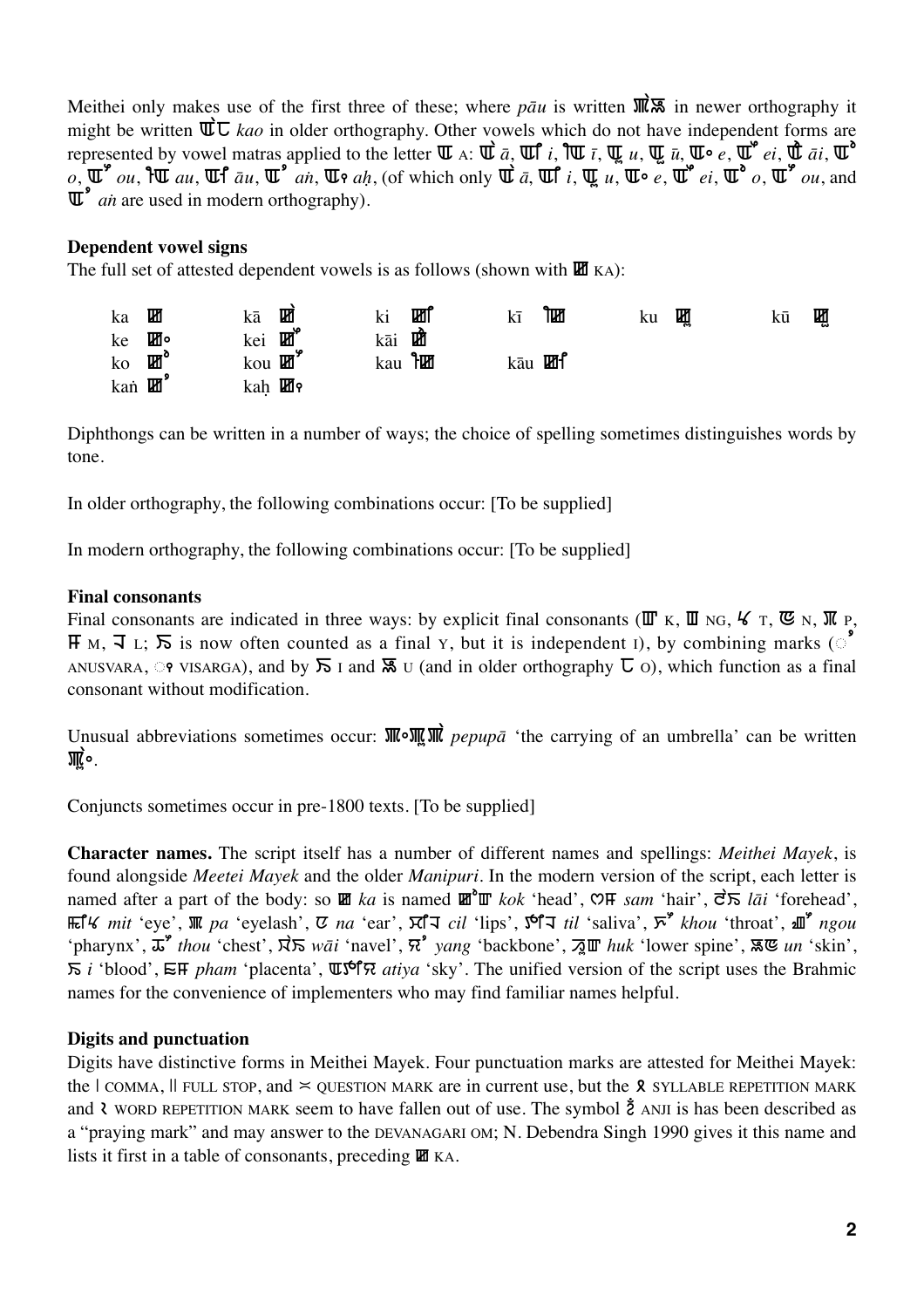#### **Collating order**

The traditional Brahmic order would have been used for ordering Meithei Mayek, and Sanskrit texts in Meithei Mayek script are likely to follow this practice. Contemporary Meithei uses a different order, given below. As this order omits a number of letters, they are given at the end in their Brahmic order. Localized software for Meithei users should follow this order:

 $\mathbb{E}$  ka <  $\heartsuit$  sa <  $\vec{c}$  la <  $\vec{c}$  ma <  $\mathbb{E}$  ma <  $\vec{c}$  ma <  $\vec{c}$  ma <  $\vec{c}$  a <  $\vec{c}$  a <  $\vec{c}$  a <  $\vec{c}$  a  $\vec{c}$  a <  $\vec{c}$  a  $\vec{c}$  a  $\vec{c}$  a  $\vec{c}$  a  $\vec{c}$  a  $\vec{c}$  a  $\vec{c}$  a  $\overline{\mathcal{A}}$  ha <  $\overline{\mathbb{R}}$  u <  $\overline{\mathbb{R}}$  i <  $\overline{\mathbb{E}}$  pha <  $\overline{\mathbb{U}}$  a <  $\overline{\mathbb{E}}$  ga <  $\overline{\mathbb{E}}$  jha <  $\overline{\mathbb{E}}$  fha <  $\overline{\mathbb{E}}$  ga <  $\overline{\mathbb{E}}$  ga  $\overline{\mathbb{E}}$  ga  $\overline{\mathbb{E}}$  gha <  $\overline{\mathbb{E}}$  gha <  $\$  $\exists$  bha <  $\exists$  e <  $\forall$  o <  $\forall$  cha <  $\forall$  ña <  $\&$  ta <  $\exists$  tha <  $\Diamond$  da <  $\Diamond$  dha <  $\exists$  na <  $\forall$  sa <  $\exists$  sa <  $\forall$  ksa <  $\stackrel{\frown}{a} < \stackrel{\frown}{a} i < \stackrel{\frown}{b} i < \stackrel{\frown}{a} u < \stackrel{\frown}{a} u < \stackrel{\frown}{a} e < \stackrel{\frown}{c} e i < \stackrel{\frown}{c} a i < \stackrel{\frown}{c} o < \stackrel{\frown}{c} ou < \stackrel{\frown}{b} au < \stackrel{\frown}{c} a u < \stackrel{\frown}{c} m < \stackrel{\frown}{c} h < \stackrel{\frown}{w} k < \overline{a} u$  $l >$   $\mathbb{F}$   $m <$   $\mathbb{F}$   $p <$   $\mathbb{C}$   $n <$   $\mathbb{K}$   $t <$   $\mathbb{F}$   $n$ .

#### **Linebreaking**

Opportunities for hyphenation occur after any full orthographic syllable. Meithei Mayek punctuation marks can be expected to have behaviour similar to that of Devanagari DANDA and DOUBLE DANDA.

#### **Hnicode Character Properties**

| Chrone Character 110perues |  |                                                                    |
|----------------------------|--|--------------------------------------------------------------------|
|                            |  | AA00; MEITHEI MAYEK LETTER A; Lo; 0; L;;;;;;N;;atiya;;;            |
|                            |  | AA01; MEITHEI MAYEK LETTER I; Lo; 0; L;;;;;; N;;;;;                |
|                            |  | AA02; MEITHEI MAYEK LETTER U; Lo; 0; L;;;;;;;,,v;;un;;;            |
|                            |  | AA03; MEITHEI MAYEK LETTER E; Lo; 0; L;;;;;;N;;;;;                 |
|                            |  | AA04; MEITHEI MAYEK LETTER O; Lo; 0; L;;;;;; N;;;;;                |
|                            |  | AA05; MEITHEI MAYEK LETTER KA; Lo; 0; L;;;;;;N;;kok;;;             |
|                            |  | AA06; MEITHEI MAYEK LETTER KHA; Lo; 0; L; ;;;;; N; ; khou;;;       |
|                            |  | AA07; MEITHEI MAYEK LETTER GA; Lo; 0; L;;;;;;N;;gok;;;             |
|                            |  | AA08; MEITHEI MAYEK LETTER GHA; Lo; 0; L;;;;;; N; ; ghou;;;        |
|                            |  | AA09; MEITHEI MAYEK LETTER NGA; Lo; 0; L; ;;;;; N; ; ngou;;;       |
|                            |  | AA0A; MEITHEI MAYEK LETTER CA; Lo; 0; L;;;;;; N;;cil;;;            |
|                            |  | AA0B; MEITHEI MAYEK LETTER CHA; Lo; 0; L; ;;;; ; N; ;;;;           |
|                            |  | AAOC; MEITHEI MAYEK LETTER JA; Lo; 0; L;;;;;;N;;jil;;;             |
|                            |  | AAOD; MEITHEI MAYEK LETTER JHA; Lo; 0; L;;;;;; N; jham;;;          |
|                            |  | AAOE; MEITHEI MAYEK LETTER NYA; Lo; 0; L;;;;;; N;;;;;              |
|                            |  | AAOF; MEITHEI MAYEK LETTER TTA; Lo; 0; L; ;;;; ; N; ;;;;           |
|                            |  | AA10; MEITHEI MAYEK LETTER TTHA; Lo; 0; L;;;;;;N;;;;;              |
|                            |  | AA11; MEITHEI MAYEK LETTER DDA; Lo; 0; L;;;;;;N;;;;;               |
|                            |  | AA12; MEITHEI MAYEK LETTER DDHA; Lo; 0; L;;;;;; N;;;;;             |
|                            |  | AA13; MEITHEI MAYEK LETTER NNA; Lo; 0; L;;;;;;N;;;;;               |
|                            |  | AA14; MEITHEI MAYEK LETTER TA; Lo; 0; L;;;;;; N;;til;;;            |
|                            |  | AA15; MEITHEI MAYEK LETTER THA; Lo; 0; L;;;;;;N;;thou;;;           |
|                            |  | AA16; MEITHEI MAYEK LETTER DA; Lo; 0; L;;;;;; N;;dil;;;            |
|                            |  | AA17; MEITHEI MAYEK LETTER DHA; Lo; 0; L; ;;;;; N; ; dhou;;;       |
|                            |  | AA18; MEITHEI MAYEK LETTER NA; Lo; 0; L;;;;;; N;;;;;               |
|                            |  | AA19; MEITHEI MAYEK LETTER PA; Lo; 0; L;;;;;; N;;;;;               |
|                            |  | AA1A; MEITHEI MAYEK LETTER PHA; Lo; 0; L;;;;;;N;;pham;;;           |
|                            |  |                                                                    |
|                            |  | AA1C; MEITHEI MAYEK LETTER BHA; Lo; 0; L;;;;;;N;;bham;;;           |
|                            |  | AA1D; MEITHEI MAYEK LETTER MA; Lo; 0; L;;;;;;N;;mit;;;             |
|                            |  | AA1E; MEITHEI MAYEK LETTER YA; Lo; 0; L;;;;;; N;; yang;;;          |
|                            |  | AA1F; MEITHEI MAYEK LETTER RA; Lo; 0; L;;;;;; N;;rai;;;            |
|                            |  | AA20; MEITHEI MAYEK LETTER LA; Lo; 0; L;;;;;; N;;lai;;;            |
|                            |  | AA21; MEITHEI MAYEK LETTER WA; Lo; 0; L; ;;;;; N; ; wai;;;         |
|                            |  | AA22; MEITHEI MAYEK LETTER SHA; Lo; 0; L;;;;;;N;;;;;               |
|                            |  | AA23; MEITHEI MAYEK LETTER SSA; Lo; 0; L; ;;;; ; N; ;;;;           |
|                            |  | AA24; MEITHEI MAYEK LETTER SA; Lo; 0; L;;;;;; N; ; sam;;;          |
|                            |  | AA25; MEITHEI MAYEK LETTER HA; Lo; 0; L;;;;;; N;; huk;;;           |
|                            |  | AA26; MEITHEI MAYEK LETTER KSSA; Lo; 0; L;;;;;; N;;;;;             |
|                            |  | AA27; MEITHEI MAYEK VOWEL SIGN AA; Mc; 0; L;;;;;;N;;atap;;;        |
|                            |  | AA28; MEITHEI MAYEK VOWEL SIGN I; Mc; 0; L;;;;;; N;;inap;;;        |
|                            |  | AA29; MEITHEI MAYEK VOWEL SIGN II; Mc; 0; L;;;;;; N;;;;;           |
|                            |  | AA2A; MEITHEI MAYEK VOWEL SIGN U; Mc; 0; L;;;;;;N;;unap;;;         |
|                            |  | AA2B; MEITHEI MAYEK VOWEL SIGN UU; Mc; 0; L;;;;;;N;;;;;            |
|                            |  | AA2C; MEITHEI MAYEK VOWEL SIGN E; Mc; 0; L; ;;;;; N; ; yetnap;;;   |
|                            |  | AA2D; MEITHEI MAYEK VOWEL SIGN EI; Mc; 0; L;;;;;; N; ; cheinap;;;  |
|                            |  | AA2E; MEITHEI MAYEK VOWEL SIGN AAI; Mc; 0; L;;;;;;N;;;;;           |
|                            |  | AA2F; MEITHEI MAYEK VOWEL SIGN 0; Mc; 0; L; ;;;;;N; ; otnap;;;     |
|                            |  | AA30; MEITHEI MAYEK VOWEL SIGN OU; Mc; 0; L;;;;;;N;;sounap;;;      |
|                            |  | AA31; MEITHEI MAYEK VOWEL SIGN AU; Mc; 0; L;;;;;;N;;;;;            |
|                            |  | AA32; MEITHEI MAYEK VOWEL SIGN AAU; Mc; 0; L;;;;;; N;;;;;          |
|                            |  | AA33; MEITHEI MAYEK VOWEL SIGN ANUSVARA; Mc; 0; L;;;;;; N;;nung;;; |
|                            |  | AA34; MEITHEI MAYEK VOWEL SIGN VISARGA; Mc; 0; L;;;;;; N;;;;;      |
|                            |  | AA35; MEITHEI MAYEK KILLER; Mc; 0; L;;;;;; N;; apun eyek;;;        |
|                            |  | AA36; MEITHEI MAYEK HEAVY TONE; Mc; 0; L;;;;;;N;;lum eyek;;;       |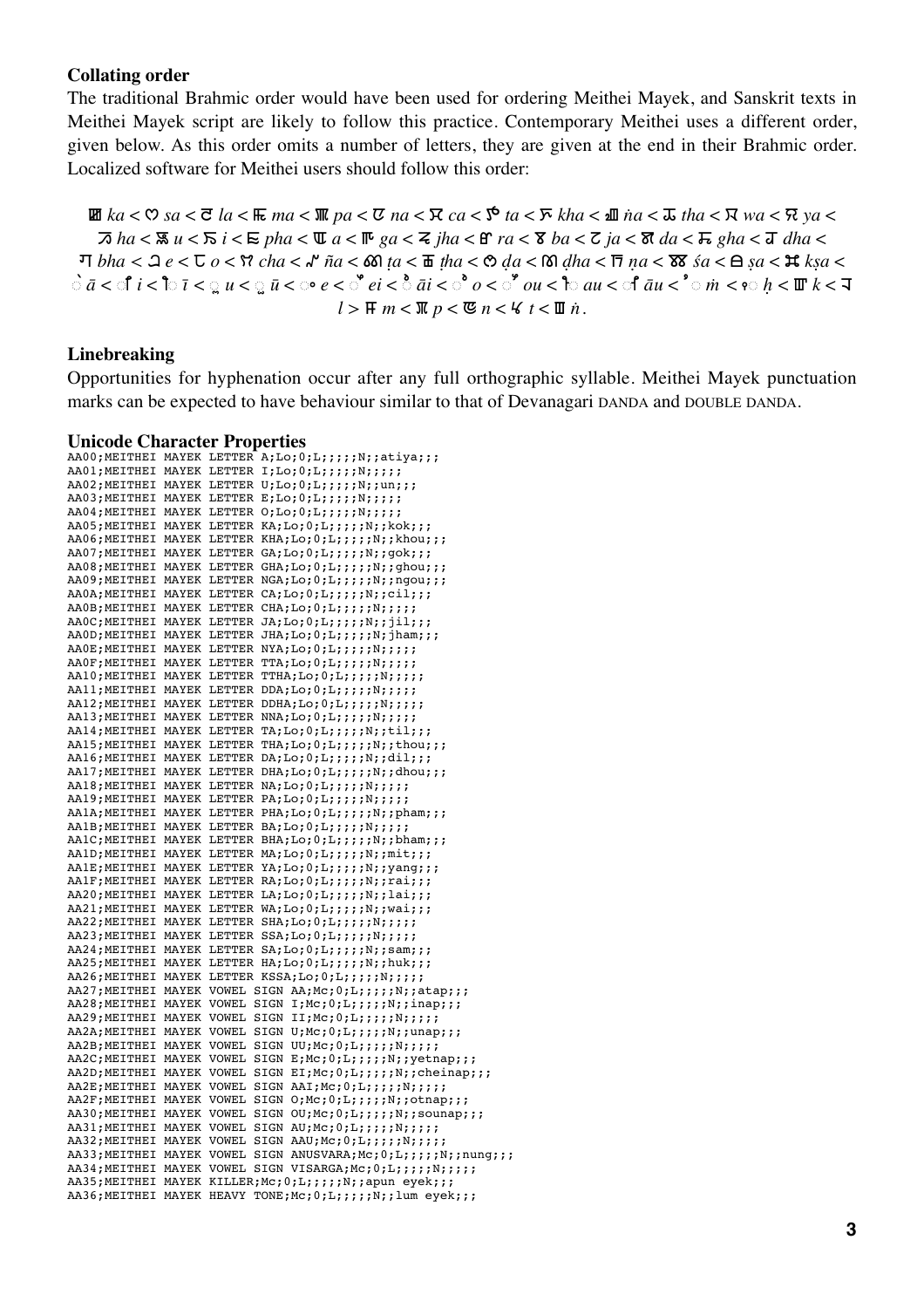|  | AA37; MEITHEI MAYEK LETTER K; Mc; 0; L; ;;;;; N; ; lonsum kok;;;   |
|--|--------------------------------------------------------------------|
|  | AA38; MEITHEI MAYEK LETTER NG; Mc; 0; L;;;;;; N; ; lonsum ngou;;;  |
|  | AA39; MEITHEI MAYEK LETTER T; Mc; 0; L; ;;;;; N; ; lonsum til;;;   |
|  | AA3A; MEITHEI MAYEK LETTER N; Mc; 0; L;;;;;; N; ; lonsum na;;;     |
|  | AA3B: MEITHEI MAYEK LETTER P; Lo; 0; L;;;;;; N;; lonsum pa;;;      |
|  | AA3C; MEITHEI MAYEK LETTER M; Lo; 0; L;;;;;; N;; lonsum mit;;;     |
|  | AA3D; MEITHEI MAYEK LETTER L; Mn; 0; NSM; ;;;; N; ; lonsum lai;;;  |
|  | AA40; MEITHEI MAYEK DIGIT ZERO; Nd; 0; L; ; 0; 0; 0; N; ; ; ; ;    |
|  | AA41; MEITHEI MAYEK DIGIT ONE; Nd; 0; L; ; 1; 1; 1; N; ; ; ; ;     |
|  | AA42; MEITHEI MAYEK DIGIT TWO; Nd; 0; L; ; 2; 2; 2; N; ; ; ; ;     |
|  | AA43; MEITHEI MAYEK DIGIT THREE; Nd; 0; L;; 3; 3; 3; N;;;;;;       |
|  | AA44; MEITHEI MAYEK DIGIT FOUR; Nd; 0; L; ; 4; 4; 4; N; ; ; ; ;    |
|  | AA45; MEITHEI MAYEK DIGIT FIVE; Nd; 0; L; ; 5; 5; 5; N; ; ; ; ;    |
|  | AA46; MEITHEI MAYEK DIGIT SIX; Nd; 0; L; ; 6; 6; 6; N; ; ; ; ;     |
|  | AA47: MEITHEI MAYEK DIGIT SEVEN; Nd; 0; L; ; 7; 7; 7; N; ; ; ; ;   |
|  | AA48; MEITHEI MAYEK DIGIT EIGHT; Nd; 0; L; ; 8; 8; 8; N; ; ; ; ;   |
|  | AA49; MEITHEI MAYEK DIGIT NINE; Nd; 0; L; ; 9; 9; 9; N; ; ; ; ;    |
|  | AA4A; MEITHEI MAYEK ANJI; Po; 0; L;;;;;; N;;;;;                    |
|  | AA4B; MEITHEI MAYEK SYLLABLE REPETITION MARK; Po; 0; L;;;;; N;;;;; |
|  | AA4C; MEITHEI MAYEK WORD REPETITION MARK; Po; 0; L;;;;; N;;;;;     |
|  | AA4D; MEITHEI MAYEK COMMA; Po; 0; L;;;;;; N;;;;;                   |
|  | AA4E; MEITHEI MAYEK FULL STOP; Po; 0; L;;;;;; N; ; cheikhei;;;     |
|  | AA4F; MEITHEI MAYEK QUESTION MARK; Po; 0; L;;;;;; N;;;;;           |

#### **Bibliography**

Chelliah, Shobhana L. 1997. *A grammar of Meithei*. Berlin and New York: Mouton de Gruyter.

- Damant, G. H. 1877. "Note on the old Manipuri character" in *Journal of the Asiatic Society of Bengal*. Vol. XLVI, part 1. Calcutta: Baptist Mission Press.
- Debendra Singh, N. 1990. *Evolution of Manipuri script*. (Research Report No. 5) [Imphal]: Manipur University, Centre for Manipuri Studies.
- Jensen, Hans. 1969. *Die Schrift in Vergangenheit und Gegenwart*. 3., neubearbeitete und erweiterte Auflage. Berlin: VEB Deutscher Verlag der Wissenschaften.
- Kōno Rokurō, Chino Eiichi, & Nishida Tatsuo. 2001. *The Sanseido Encyclopaedia of Linguistics. Volume 7: Scripts and Writing Systems of the World* [*Gengogaku dai ziten* (*bekkan*) *sekai mozi ziten*]. Tokyo: Sanseido Press. ISBN 4-385-15177-6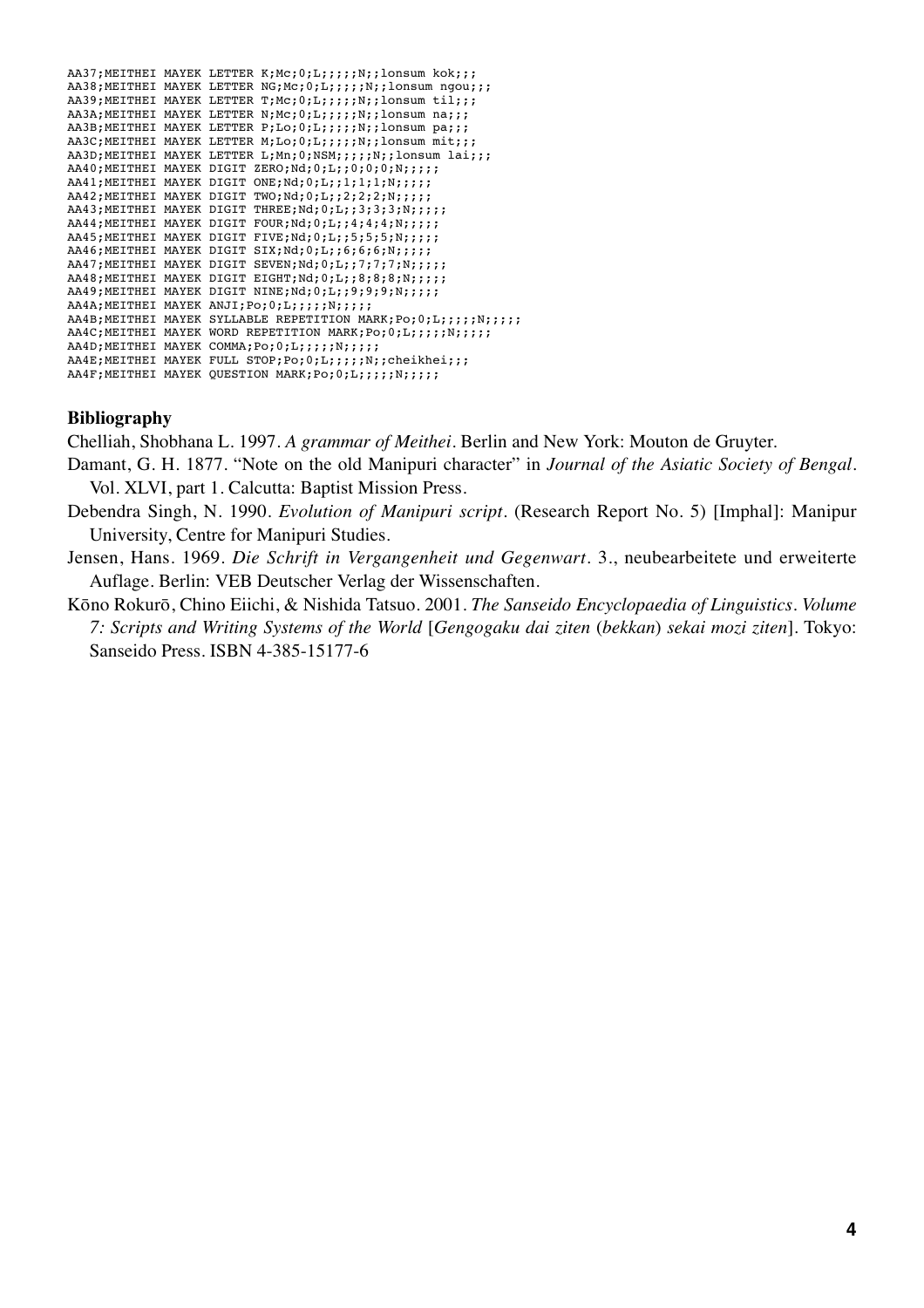# **Figures**

 $\sim$   $\omega$ 

Journal As: Soc: Bengal, Pt: I. for 1877.

| Part $k$ | For $kb$ | For $kb$ | For $kb$ | For $kb$ | For $kb$ | For $kb$ | For $kb$ | For $kb$ | For $kb$ | For $kb$ | For $kb$ | For $kb$ | For $kb$ | For $kb$ | For $kb$ | For $kb$ | For $kb$ | For $kb$ | For $kb$ | For $kb$ | For $kb$ | For $kb$ | For $kb$ | For $kb$ | For $kb$ | For $kb$ | For $kb$ | For $kb$ | For $kb$ | For $kb$ | For $kb$ | For $kb$ | For $kb$ | For $kb$ | For $kb$ | For $kb$ | For $kb$ | For $kb$ | For $kb$ | For $kb$ | For $kb$ | For $kb$ | For $kb$ | For $kb$ | For $kb$ | For $kb$ | For $kb$ | For $kb$ | For $kb$ | For $kb$ | For $kb$ | For $kb$ | For $kb$ | For $kb$ | For $kb$ | For $kb$ | For $kb$ | For |
|----------|----------|----------|----------|----------|----------|----------|----------|----------|----------|----------|----------|----------|----------|----------|----------|----------|----------|----------|----------|----------|----------|----------|----------|----------|----------|----------|----------|----------|----------|----------|----------|----------|----------|----------|----------|----------|----------|----------|----------|----------|----------|----------|----------|----------|----------|----------|----------|----------|----------|----------|----------|----------|----------|----------|----------|----------|----------|-----|
|----------|----------|----------|----------|----------|----------|----------|----------|----------|----------|----------|----------|----------|----------|----------|----------|----------|----------|----------|----------|----------|----------|----------|----------|----------|----------|----------|----------|----------|----------|----------|----------|----------|----------|----------|----------|----------|----------|----------|----------|----------|----------|----------|----------|----------|----------|----------|----------|----------|----------|----------|----------|----------|----------|----------|----------|----------|----------|-----|

**Figure 1.** Sample from Damant 1877.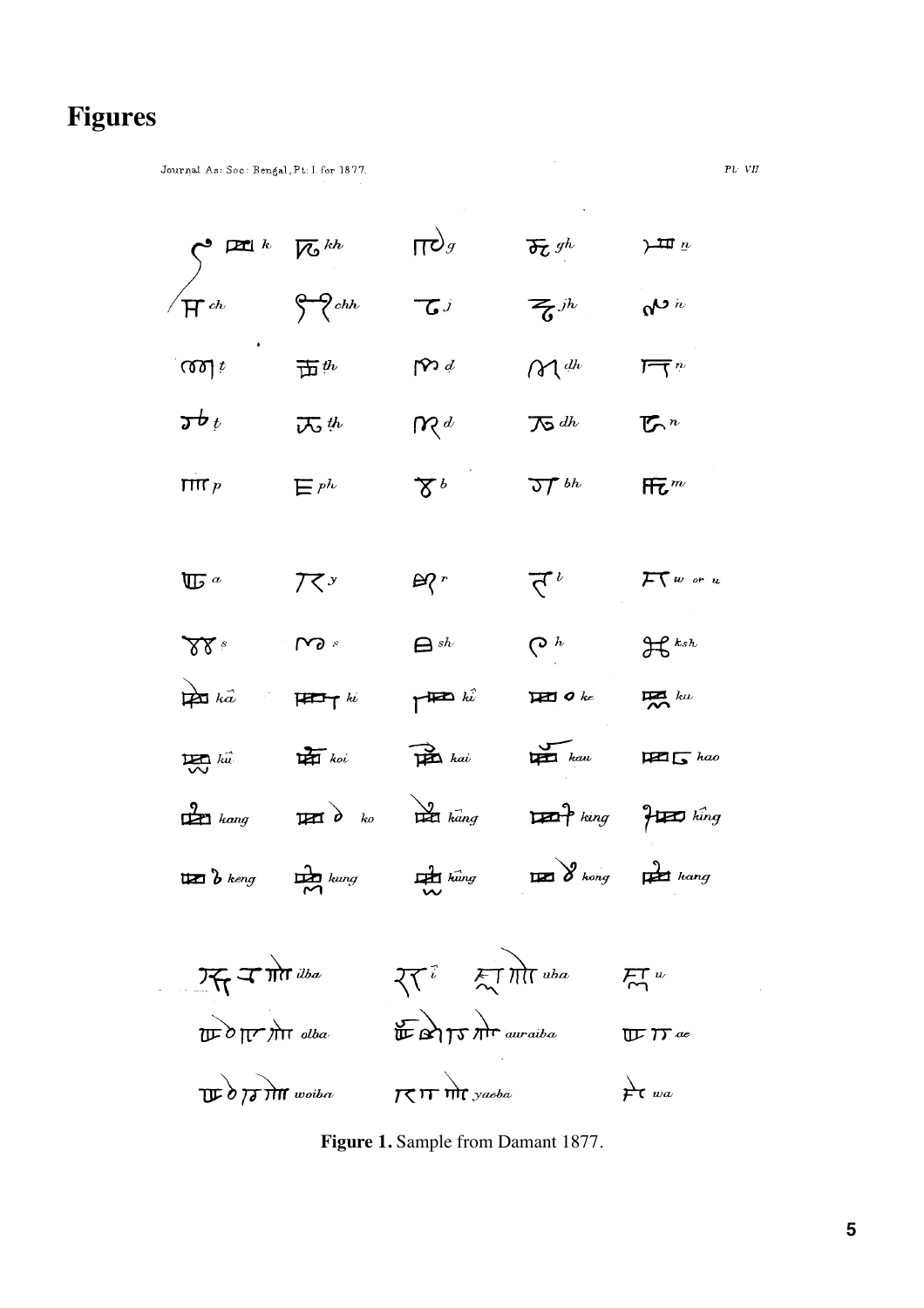$PLVIII.$ 

pornal As: Soc. Bengal, Pt: I. for 1877.

The the organization of the the control of the control of the control of the control of the control of the control of the control of the control of the control of the control of the control of the control of the control o "人民的产生的产生的食物的食物的食物,人民的食物的食物。" 在石切三名。长春万万年的日本的复数三个长酒,积分尼古里具自己我后生的世界世界的一个年轻的书籍与书籍的事实在更多有一次,并认知的民族的民族的 SPECIMEN OF MANIPURI WRITING. 三、三、三、三、七、十七、十四、七、七、十

# TRANSLITERATION.

hayəlve iklissa o fi ipungatlan nongthaurel pumissa o fi laerel maxtengran birangnang mayampati // tubi thiqjang mathaumal f laerel chungsel paarmelkhäye // itacreme selbi magangkong lausingpa // awa tungiacha lau singpa-anima a o // pocrac pocchangnana M mamam tampa wangnam lol Ndakpa makhou gnampipu Mihamana nanggalda Mkoucha nangaiki pu Mhayarauna márótaol (t **asava tengkol (t chàenà li selv sengsuk locklom nong ki pu // hayaranna satthirakke // laerel màetengnu // tulbi chàràerongpa //** khoonym lieming thengpu saiwalpa Meetbickhaw lanthise Maviel Whithis phistoir Mphammee pham Mphalling maeterigae Mauwa seleharigna M saithirakke non auwa tengtoi ningthau # nápingátu i/ poerai tamtá táruao !

**Figure 2.** Sample from Damant 1877.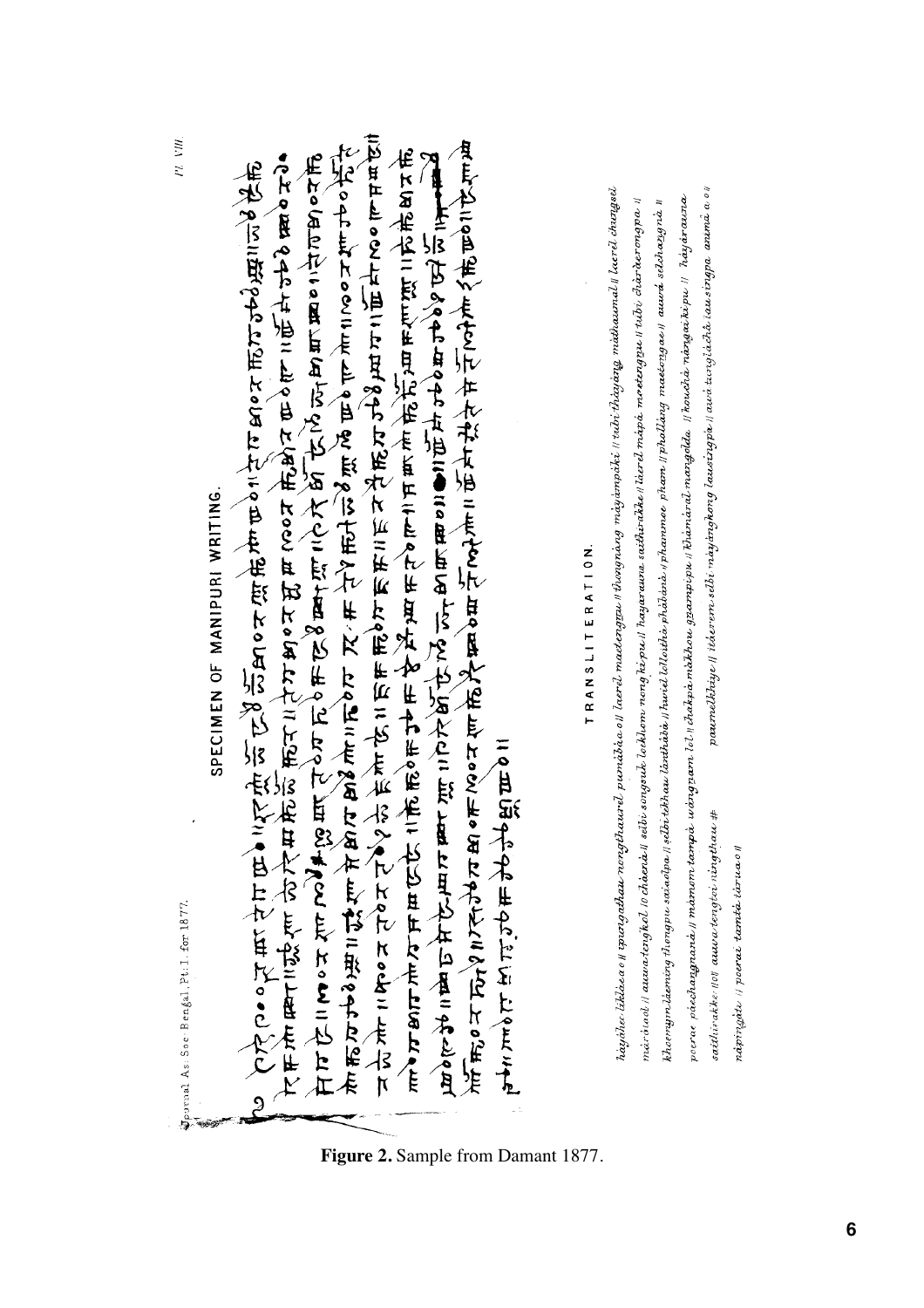$\nabla$  wú  $\nabla \cdot$  wù  $\nabla \cdot$  wo

ベンガル地方からのヒンドゥー教ヴィシュヌ信仰の 普及に伴い、18~19世紀以降、サンスクリット語、ベ ンガル語、ヒンディー語など、インド・アーリア系の 語彙を大量に受容することになった、インド・アーリ ア系の言語に親しんだ階層のメイテイ語には、有声有 気の頭子音音素/bh. dh. gh/など、外来の音韻が加わ ることにもなった。しかし、もともと異音としてメイ テイ語にあった/b, d, g, z/以外は、新しい音韻として 定着してはいない。借用語の表記上の区別にとどまっ ていて、綴り発音として用いられたにすぎない。

こうして、借用語表記のために採用された文字を加 えて、次のような字母表 (頭子音字) が作られた.

|  | $\overline{p}$ and $k$ $\overline{p}$ $\overline{q}$ $k$ $\overline{n}$ $\overline{p}$ $\overline{p}$ $\overline{p}$ $\overline{p}$ $\overline{p}$ $\overline{p}$ $\overline{p}$ $\overline{p}$ $\overline{p}$ $\overline{p}$ $\overline{p}$ $\overline{p}$ $\overline{p}$ $\overline{p}$ $\overline{p}$ $\overline{p}$ $\overline{p}$ $\overline{p}$ $\overline{p}$ $\over$ |  |  |  |  |
|--|------------------------------------------------------------------------------------------------------------------------------------------------------------------------------------------------------------------------------------------------------------------------------------------------------------------------------------------------------------------------------|--|--|--|--|
|  | $H \circ \overset{\circ}{\circ} \overset{\circ}{\circ}$ ch $\tau$ j $\overset{\circ}{\circ}$ jh $\mathfrak{g}$ <sup>v</sup> ñ                                                                                                                                                                                                                                                |  |  |  |  |
|  | (00) t 五 th p d p d d th 戸 n                                                                                                                                                                                                                                                                                                                                                 |  |  |  |  |
|  | t み th n d あ dh み n                                                                                                                                                                                                                                                                                                                                                          |  |  |  |  |
|  | $\pi$ p $E$ ph $X$ b $\pi$ bh $E$ m                                                                                                                                                                                                                                                                                                                                          |  |  |  |  |
|  | Usa 7 (y og r (d ) $p$ w                                                                                                                                                                                                                                                                                                                                                     |  |  |  |  |
|  | YY SESMS Ch H ks                                                                                                                                                                                                                                                                                                                                                             |  |  |  |  |

本来のメイテイ語にはなかった子音結合を表記する 綴り字〈kw, kr, ky, kl, rk, sk, nk, kr, sn, tm〉なども 考案された.

```
尾子音字は、次の通りである.
```

```
\overline{\mathbf{u}}\overline{\mathbf{x}} -k \mathbf{u} -n' \overline{\mathbf{u}} -n'
```

```
4 -t 4 -n 2 -l
```

```
\overline{\mathfrak{m}} -p \overline{\mathfrak{m}} -m
```

```
73 - y 5 - w
```
母音符号は、次の通りである(〈k-〉についた場合).

|  |  |  | pagrka pàgrkâ pagi∱kí †magrkì                               |
|--|--|--|-------------------------------------------------------------|
|  |  |  | <b>pan</b> kú <b>pan</b> kù <b>pan,∘</b> ke <b>pan,∘</b> ko |

二重母音表記は、次の通りである(〈'-〉についた場合).

| 'ay    | 'ai | 亚万                                                                | र्च.         |  |  |
|--------|-----|-------------------------------------------------------------------|--------------|--|--|
|        |     | $i$ ay 'ai $\vec{u}$                                              | $\mathbf{d}$ |  |  |
| "oy    |     | ঊঠ                                                                |              |  |  |
|        |     | 'úy 'ùy <b>γυς 25 τυς 2</b>                                       |              |  |  |
|        |     | 'âu 'âw $\mathbf{\hat{t}}$                                        | ष्टे ट       |  |  |
| 'au    |     | ર્જા.                                                             |              |  |  |
|        |     | 〈-oy, -au〉を除いて,声調の書き分けをする.前者                                      |              |  |  |
|        |     | が 'light tone', 後者が 'heavy tone' である.                             |              |  |  |
|        |     | なお,頭子音字にも尾子音字にも異字体がいくつか                                           |              |  |  |
|        |     | 認められる.たとえば.                                                       |              |  |  |
|        |     | k-1261 1281 1291, n-1 <u>000</u> poo                              |              |  |  |
|        |     | th- $\mathbf{L}$ $\mathbf{\omega}$ , n- $\mathbf{Z}$ $\mathbf{Z}$ |              |  |  |
|        |     | $ph$ բ $E \in$ , m $F$ $\overline{F}$ $B$ , w $\eta$ $\eta$       |              |  |  |
| などである. |     |                                                                   |              |  |  |

|                |              |                                                                                     |                                                 | 〈表〉1980 年認可の旧マニプール文字                                                                             |    |
|----------------|--------------|-------------------------------------------------------------------------------------|-------------------------------------------------|--------------------------------------------------------------------------------------------------|----|
|                |              | 《子母(頭子音字)》(27 字)                                                                    |                                                 |                                                                                                  |    |
| т              | $\mathbf{k}$ |                                                                                     | $\mathbf{m}$ s $\mathbf{r}$ i                   |                                                                                                  |    |
| $\mathbf{R}$ m |              |                                                                                     | $\overline{\text{M}}$ p $\overline{\text{C}}$ n |                                                                                                  |    |
|                |              | $\overline{X}$ c $\overline{Y}$ t $\overline{X}$ kh                                 |                                                 |                                                                                                  |    |
|                |              | $200$ n $\overline{d}$ th $\overline{J}$ r                                          |                                                 |                                                                                                  |    |
|                |              | $\overline{\mathbf{R}}$ y $\overline{\mathbf{A}}$ h $\overline{\mathbf{R}}$ w       |                                                 |                                                                                                  |    |
|                |              | $\overline{J}$ $y$ $\overline{E}$ $ph$ $\overline{w}$ '                             |                                                 |                                                                                                  |    |
|                |              | The $\pi$ in fr r                                                                   |                                                 |                                                                                                  |    |
|                |              | $8$ b $7$ j $\overline{3}$ d                                                        |                                                 |                                                                                                  |    |
|                |              | $\overline{d}$ and $\overline{d}$ and $\overline{d}$ bh                             |                                                 |                                                                                                  |    |
|                |              | 《尾子音字》(8 字)                                                                         |                                                 |                                                                                                  |    |
|                |              |                                                                                     |                                                 | $\mathbf{I} \mathbf{I}$ -k $\mathbf{I}$ -l $\mathbf{I} \mathbf{F}$ -m $\mathbf{I} \mathbf{K}$ -p |    |
|                |              |                                                                                     |                                                 | $\mathbf{V}$ -n $\mathcal{U}$ -t $\mathbf{H}$ -n $\mathbf{V}$ -y                                 |    |
|                |              | 《母音符号》(8 個)                                                                         |                                                 |                                                                                                  |    |
|                |              |                                                                                     |                                                 | $- \delta - 0$ $- \hat{r} - i$ $\geq - \hat{a}$ $- \circ - e$ $\approx \sim$                     | -u |
|                |              | $\mathfrak{P}_{\text{-au}}$ $\mathfrak{P}_{\text{-ai}}$ $\mathfrak{P}_{\text{-am}}$ |                                                 |                                                                                                  |    |

また、インド系文字▼に一般的な省略表記も見られる。  $\overline{m}$   $\overline{m}$   $>$  $\overline{m}$  papú,  $\overline{m}$   $\overline{m}$   $\overline{m}$   $>$  $\overline{m}$   $\sim$  keke (p, k はそれぞれ再読文字).

1980年4月、マニプール州知事により認可された「メ イテイ・マイェック」(メイテイ文字=旧マニプール文 字)の字母表を掲げる(〈表〉). これは、この伝統的な 民族文字復興をめざしてメイテイ文字専門委員会が知 事に提出した報告書に示されたものである(母音符号の 書き分けによる声調表記は廃している).

句読点は、句点を」,読点を||で表わす. 数字 (1~10) は、次の通りである.

|  |  | $51$ $62$ $53$ $24$ $65$ |  |  |
|--|--|--------------------------|--|--|
|  |  | $96$ $10$ $10$ $10$ $10$ |  |  |

このメイテイ文字の改良版をメイテイ語の話し手の 間に普及させようという運動があり、州都インパール の町にはメイテイ文字による看板なども見かけられる ようになった。しかし、現地でも、メイテイ語の文字 体系をベンガル文字による現行の新マニプール文字か ら旧マニプール文字(メイテイ文字)に替えることは 難しいであろうと見る人が少なくない。現行の文字体 系の普及度がきわめて高いからである。

一方, 1992年, インドの連邦政府は、憲法を改正し マニプール州の希望に沿ってマニプール語(メイテイ 語)を連邦公用語に指定した。このマニプール語は、ベ ンガル文字による現行の新マニプール文字によるもの を想定している.

17世紀にベンガル文字がマニプールに伝わった時、

**Figure 3.** Sample from The Sanseido Encyclopaedia, showing old and new orthographies for Meithei.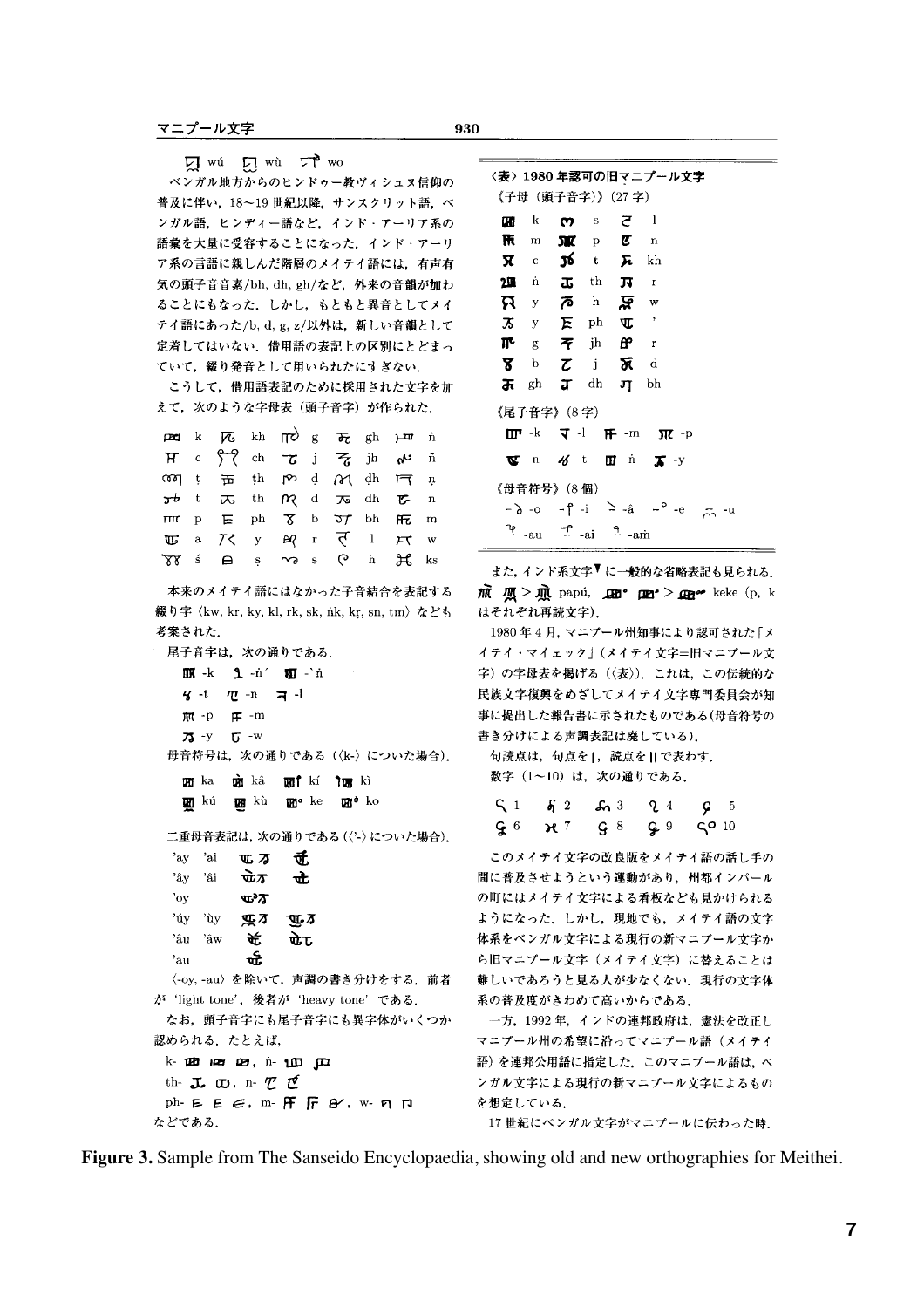

**Figure 4.** Samples from Jensen, following Greerson's report in the *Linguistic Survey of India*.

Appendix III Meithei writing systems

Meithei is written in either the Meithei Mayek or Bengali script. The accepted date for the earliest use of Meithei Mayek is between the 11th and 12th centuries (Ch. Manihar Singh 1984: 23). In the classification of scripts provided by K. S. Singh and Manoharan (1993: 26-29), Meithei Mayek is part of the K. S. Singh and Manonaran (1995). 20-29, Metric Higgs a Frahmi script. The<br>Tibetan group of scripts, which originated from the Gupta Brahmi script. The original Brahmi script was modified to accommodate the phonemic distinctions of Meithei.

Like other Brahmi scripts, Meithei Mayek is syllabic. Each vowel has two Like other Branim scripts, McLuter Mayor is synaptic. Each very drawf and a<br>representations: an independent grapheme at the beginning of a word and a diacritic off of the consonant it combines with to form a syllable when it occurs elsewhere. See Tables 1 and 2.

Table 1. Vowel graphemes in Meithei Mayek



When tone is taken into consideration, there are twelve contrastive vowel sounds in Meithei. As seen in Table 1, it is possible to represent the differences between high and low tone  $i$  and  $u$  but no way of indicating distinctions between  $a$  and  $\acute{a}$ ,  $a$  and  $\acute{a}$ ,  $e$  and  $\acute{e}$  and  $o$  and  $\acute{o}$ .

In contemporary versions of Meithei Mayek, tone distinctions are often indicated with conventions currently in use in writing Meithei in the Bengali script. For example, the distinction between high and low tone  $a, e, a, o$  can be indicated before  $\eta$  by using a distinct syllable final grapheme for  $\eta$  before the high tone vowel. This is illustrated in (1).



It is not clear how, or if, tone distinctions in other environments are signalled. In examples provided to me by Th. Harimohon Singh, minimal tone pairs such as  $ta$ - 'fall' and  $ta$ - 'hear' cannot be distinguished in writing.

Table 2. Non-syllable initial vowels in Meithei Mayek with the shape  $kV$ 



Diphthongs in initial position are represented by a juxtaposition of a glide and a vowel and, as was the case with vowels, not all relevant tone distinctions are represented. Graphemes for diphthongs in initial position and the diacri-

**Figure 5a.** Discussion in Chelliah 1997 describing traditional Meithei orthography.

**8**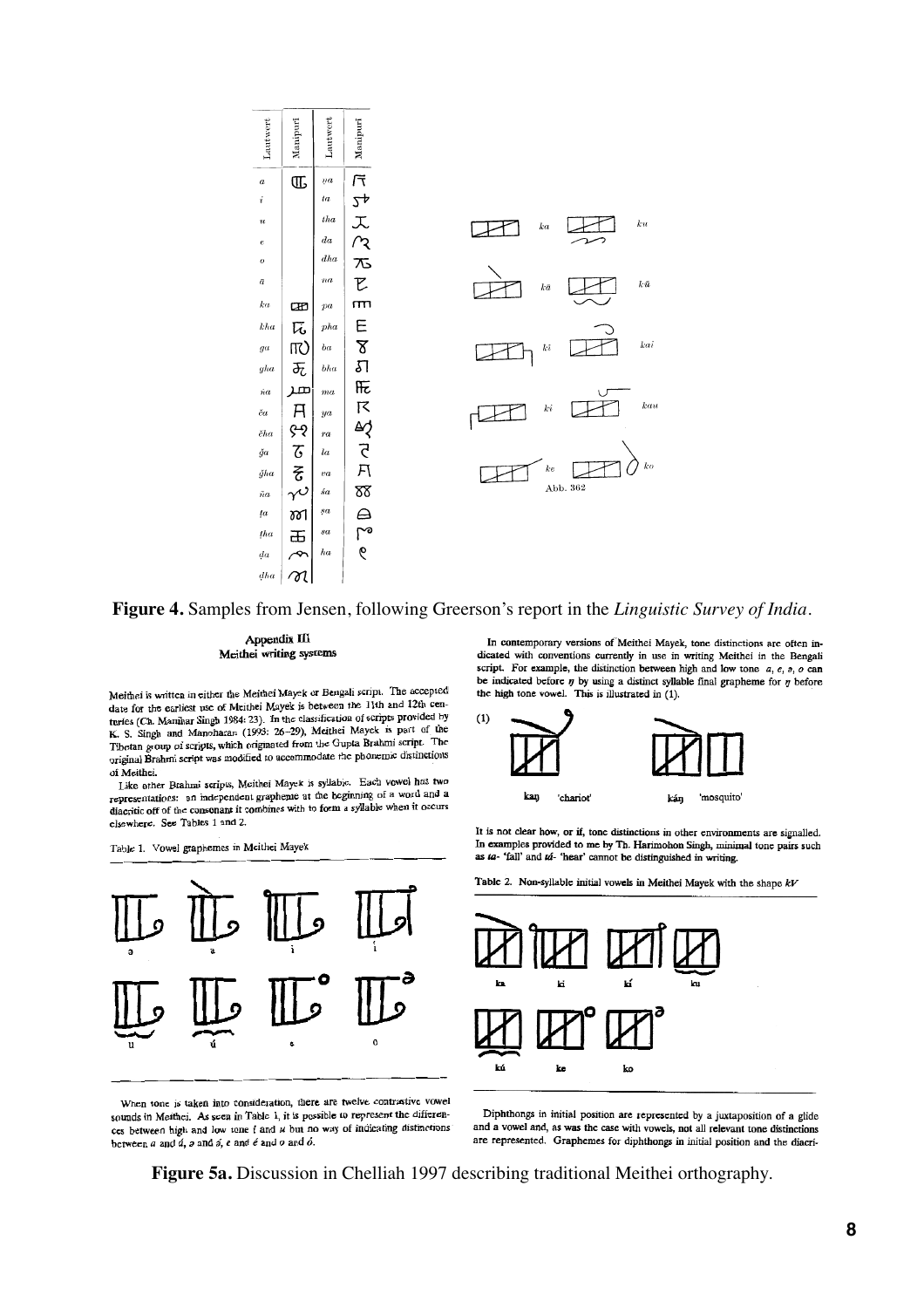tics used with consonants are illustrated in Table 3 and 4 respectively.

Table 4. Non-syllable initial diphthongs in Meithei Mayek illustrated with [k]

Table 3. Syllable initial diphthongs in Meitei Mayek





**Figure 5b.** Discussion in Chelliah 1997 describing traditional Meithei orthography.



Consonants have two representations, a grapheme for syllable initial position Consonants have two representations, a graphent tot synable minim position<br>and a grapheme for non-initial position. Syllable initial consonant graphemes<br>are given in Table 5. Note that the consonant is read as a combinatio consonant and a schwa. Syllable final consonant graphemes are given in Table 6.

Table 6. Syllable final consonant graphemes in Meithei Mayek



I provide a sample of handwritten Meithei Mayek in (2) which illustrates a marginally different style of the script (note the graphemes for [y] and [n]). Explanation of different styles of Meithei Mayek is given in Tensuba (1993). A longer example of the Meithei Mayek, with interlinear and free translation in English, can be found in Grierson (1903-1928: 32-39).

**Figure 5c.** Discussion in Chelliah 1997 describing traditional Meithei orthography.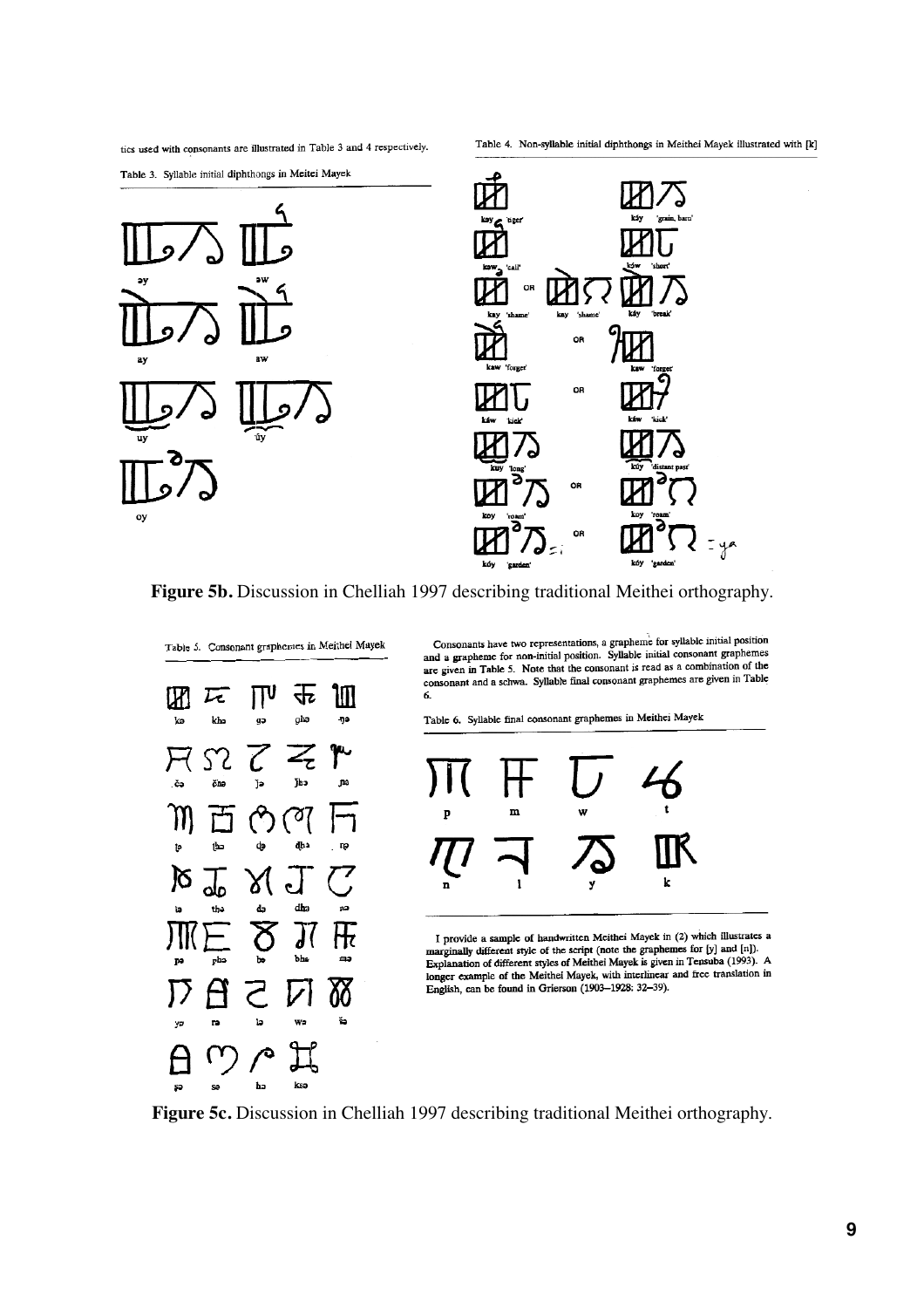(2) Sample of Meithei in Meithei Mayek from a personal narrative by Th. Harimohon Singh. The script sample and transliteration were provided by the narrator.

*四皿 저*?

kəköində

मेन्म ग्रही

mamag

He arrived at his maternal uncle's house.

his uncle's

to Kachine

ਸ਼ਿਅਟੀ ∥

فهن ٣Ï

thuŋŋi

arrived

r<del>ik</del> met

mamāei of his uncle

únnəy

meets

čáli

went

只形

to house

vum

*••• 天平不在* 

maphamdud.

at that place

takpi məkhoybu layrik oianə book teaches teacher them The teacher conducts their lessons

क्षाप्रप्रे <sup>9</sup>7 से 11  $\frac{1}{2}$   $\frac{1}{2}$   $\frac{1}{2}$   $\frac{1}{2}$   $\frac{1}{2}$   $\frac{1}{2}$   $\frac{1}{2}$   $\frac{1}{2}$   $\frac{1}{2}$   $\frac{1}{2}$   $\frac{1}{2}$   $\frac{1}{2}$   $\frac{1}{2}$   $\frac{1}{2}$   $\frac{1}{2}$   $\frac{1}{2}$   $\frac{1}{2}$   $\frac{1}{2}$   $\frac{1}{2}$   $\frac{1}{2}$   $\frac{1}{2}$   $\frac{1}{2}$   $\alpha$  $\approx$ 

əphábə

 $_{\rm good}$ 

čawbə vamn Chaoba very Chaoba is a great kid. *əŋŋáŋni*<br>child is

about duties

verv

ᠮ<sup>9.</sup> **JIIT IHZ** 

púknín **č**эŋŋі extremely enters He is extremely sincere in carrying out his responsibilities.

Æ.<del>À</del>

məčá

məháknə

he

 $58^{\circ}$ th $\overrightarrow{8}$ 

**FPW** 

məhák

he

Tomba went to Kakching

Támha

Tomba

 $\vec{x} \vec{\sigma}$ čawbəgə

with Cawba small There he meets his uncle's son Chaoba.

ज्टेष्ण जेम्म क्रि ॥ *RI*\*  $\alpha$ makhoy čák čáminnay əni two food eat together they The two of them eat together.

क्षेत्रे $\tau$ द $t$ 

 $\vec{B}$  Het  $\vec{C}$ ard  $\vec{C}$  //

məbayni háwminnəbəni two of them grow together They are both of the same age.

Figure 6a. Sample text in Chelliah 1997 written in modern Meithei orthography.

 $\#$ ユ $^{\circ}$ 了 makhoyna they

ලා හැ ව vaning very

 $\overrightarrow{R}$ hawn. čáy

tasty drink They drink milk with great appreciation.

čáb.

to ear

sangom

milk

ञ्चेष्ण čák food

நுறை layraga having done

ਨੱਫ਼ isay

ञ्छ*स*स् स्ट्री || tənimi

song learn After having eaten, they move on to their music lesson.



जगे <del>सा मन्दी</del> ॥ pammi

yamna very ikes Chaoba enjoys singing a lot.

சுசு∛ை

məkhónsu

also voice

३८४ू

 $\vec{z}$  1

madi he He also has a good voice.

स्रो क्री

pháy is good

म्हेम्नु  $\overline{\mathscr{C}}$  $o$ jabu madi teacher



 $\pi^{\mathsf{a}}$ ਕੂଫੇ ማ hma nínni deeply loves

சூ≥் ૪ olabu teacher



Figure 6b. Sample text in Chelliah 1997 written in modern Meithei orthography.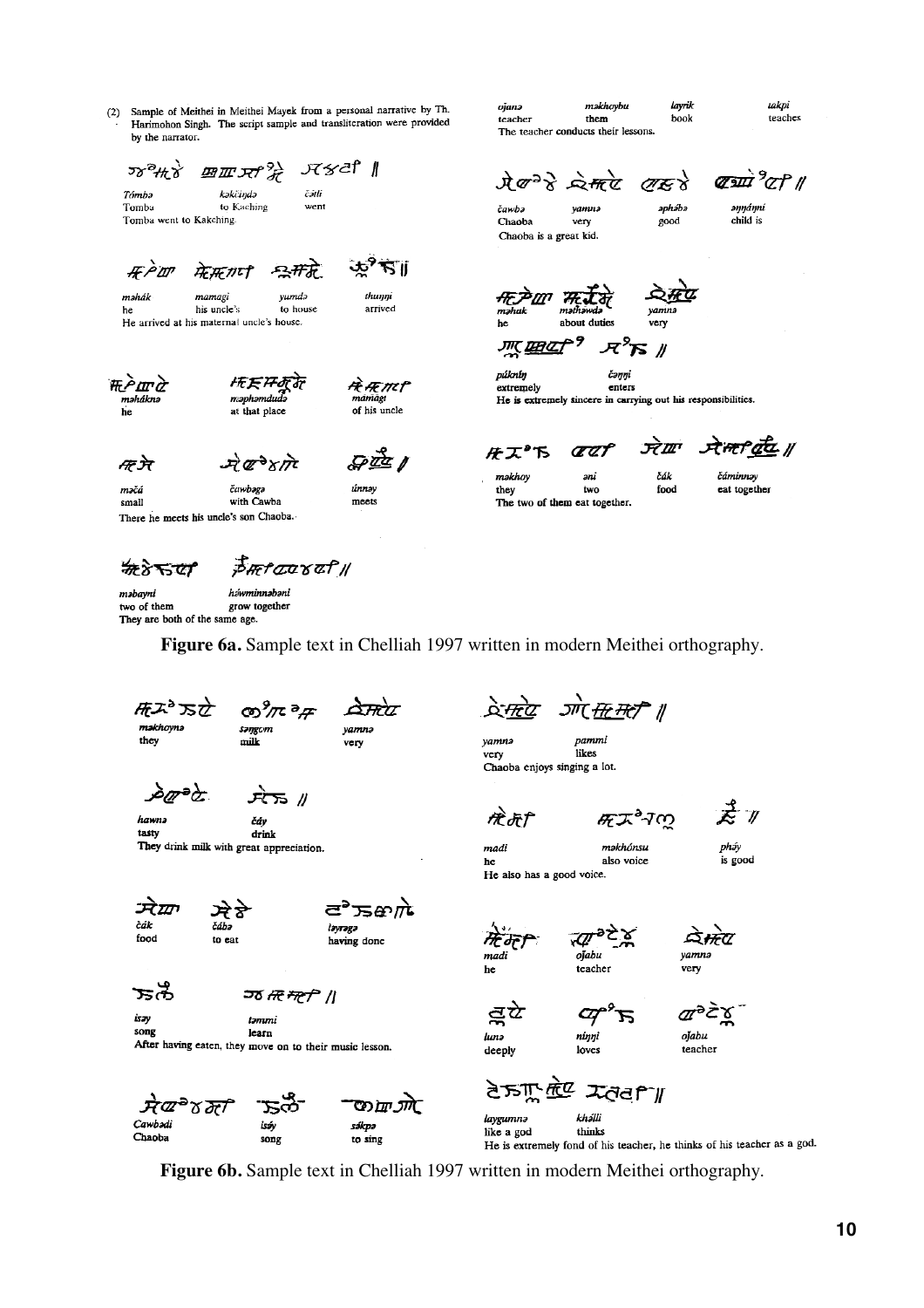(2) Sample of Meithei in Meithei Mayek from a personal narrative by Th. Harimohon Singh. The script sample and transliteration were provided by the narrator.

ojanə məkhovbu lavrik teacher them book The teacher conducts their lessons

takpi teaches

ਾਨ≼ਟੀ ∥  $58^{\circ}$ th  $\chi$ 四皿  $\mathcal{H}^2$ kəkčində Tómba čáli Tomba to Kaching went Tomba went to Kakching. ড়\*ষ∥ #P`III में:म्लामी  $-$ समि मत्त्रेण मत्रके thuŋŋi məhák yumdə mamagi to house arrived his uncle's he He arrived at his maternal uncle's house. <u> ज्ञार क्रमयारी ज</u>

<u>(अर्थमे <sup>9</sup>0 मध्य</u>  $\lambda \sigma^3 \lambda \approx \pi \alpha$   $\sigma \kappa \lambda$ 

 $\mathcal{H}^2$ ß $\#$ 

**č**эŋŋі

enters

He is extremely sincere in carrying out his responsibilities.

yamnə čawba Chaoba very Chaoba is a great kid.

əŋŋáŋni child is

aphába

good

邢卢亚之 .<br>məhákn he

*••• 天平不下* نه<br>ما*maphamdud* at that place

R:HTMLF of his uncle

मा जेर məčá



**Grad** únnəy meets

**#I™** ææf makhoy əni two they

The two of them eat together.

púknín

extremely

जेया ने म्हा वर्ध ॥ čák

food

čáminnəv eat together

small There he meets his uncle's son Chaoba.

क्षेत्रे $\tau$ त $r$ 

 $\vec{P}$  IR †  $ax$   $x$   $a$   $f$   $y$ 

háwminnabani məbayni grow together two of them They are both of the same age.

Figure 6c. Sample text in Chelliah 1997 written in modern Meithei orthography.

 $\bullet =$  লুম সুঁয়েক পিচ্চিন্নবগী খুদম:- $\vec{R} \cdot \vec{S}$  =  $\vec{D}$   $\vec{C}$  =  $\vec{C}$   $\vec{C}$  =  $\vec{C}$  =  $\vec{C}$   $\vec{C}$  =  $\vec{C}$   $\vec{C}$  =  $\vec{C}$   $\vec{C}$  =  $\vec{C}$   $\vec{C}$  =  $\vec{C}$   $\vec{C}$  =  $\vec{C}$   $\vec{C}$  =  $\vec{C}$   $\vec{C}$  =  $\vec{C}$   $\vec{C}$  =  $\vec{C}$   $\vec{C}$  $\hat{\chi}$ ें = म्राता ( ग्रेशिश्मा अला म्राता) – उद्माश्वा (• লুষ ঈয়েক অসি Dictionary ইবদা খুদোংচানবগীনি।) - = অপুন ইয়েক শিলিন্নবসী খুদম:- <u>com</u> d (জুল)

Figure 7. Text from the Manipuri Gazette 1980 discussing Meithei punctuation.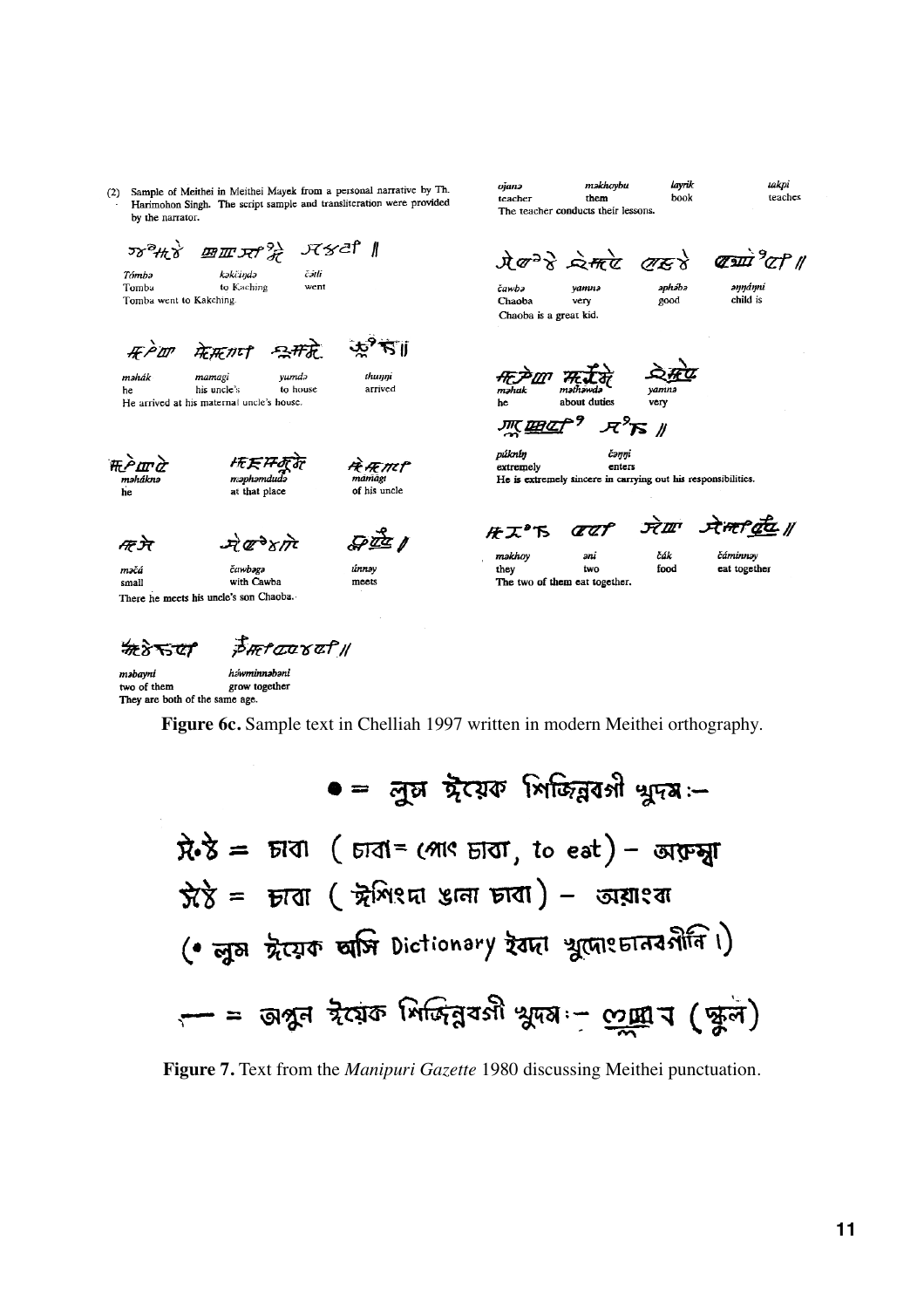|                         | 1C <sub>8</sub>            | 1C9                     | 1CA                         | 1CB                     | 1C                |
|-------------------------|----------------------------|-------------------------|-----------------------------|-------------------------|-------------------|
| 0                       | $\overline{\mathbf{u}}$    | 币                       | $\overline{\mathbf{C}}$     | ዎ                       | O                 |
| $\mathbf{1}$            | 万                          | $\mathcal{O}$           | 又                           | ी                       | ဇွ                |
| $\overline{\mathbf{c}}$ | 忍                          | ကျ                      | $\underline{\mathbf{X}}$    | ්                       | ဇွ                |
| 3                       | $\bm{\mathsf{\Omega}}$     | 17                      | <u>A</u>                    | $\mathbb{R}^2$          | &                 |
| 4                       | $\overline{\mathbb{C}}$    | $2\boldsymbol{\varphi}$ | $\mathcal{C}$               | ़़़9                    |                   |
| 5                       | 硱                          | 忑                       | 万                           | $\frac{1}{2}$           | ၉                 |
| 6                       | $\boldsymbol{\nabla}$      | স্ত                     | ヸ                           | $\mathbb{R}^2$          | ၉                 |
| $\overline{7}$          | ℼ                          | ग्र                     |                             | Ш                       | 29                |
| 8                       | 瓦                          | $\boldsymbol{U}$        | ऻऀ                          | $\blacksquare$          | န                 |
| 9                       | ച്                         |                         | ी                           | $\mathcal{L}$           | ௐ                 |
| А                       | 又                          | E                       | $\ddot{\bm{3}}$             | で                       | <b>S</b>          |
| B                       | $\boldsymbol{\mathcal{F}}$ | $\Delta$                | $\ddot{\ddot{\bm{\omega}}}$ | $\overline{\mathbf{M}}$ | $\mathbf{\Omega}$ |
| $\mathsf C$             | $\zeta$                    | ग                       | ं                           | F                       | रे                |
| D                       | $\overline{z}$             | 兏                       | ଼୍କ                         | $\overline{1}$          | I                 |
| E                       | ୷                          | 兄                       | $\sum_{i=1}^{n}$            |                         | $\mathsf{I}$      |
| F                       | <u>රා</u>                  | ᢡ                       | ै                           |                         | $\asymp$          |

|  | <b>TABLE XX - Row 1C: MEITHEI MAYEK</b> |  |  |  |
|--|-----------------------------------------|--|--|--|
|--|-----------------------------------------|--|--|--|

 $G = 00$  $P = 00$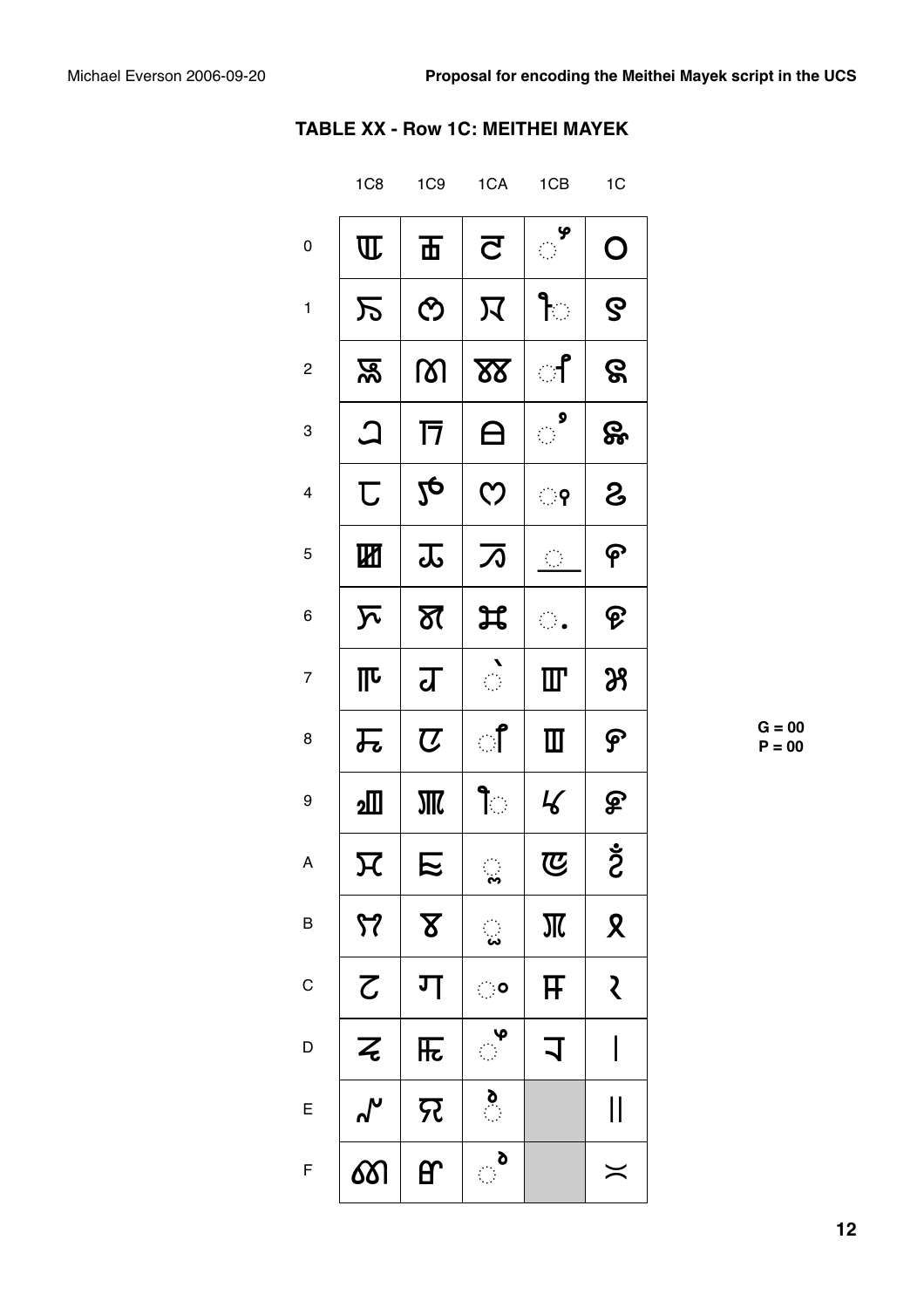| hex                                                                                                                                                                                                      | Name                                                                                                                                                                                                                                                                                                                                                                                                                                                                                                                                                                                                                                                                                                                                                                                                                                                                                                                            | hex | Name |
|----------------------------------------------------------------------------------------------------------------------------------------------------------------------------------------------------------|---------------------------------------------------------------------------------------------------------------------------------------------------------------------------------------------------------------------------------------------------------------------------------------------------------------------------------------------------------------------------------------------------------------------------------------------------------------------------------------------------------------------------------------------------------------------------------------------------------------------------------------------------------------------------------------------------------------------------------------------------------------------------------------------------------------------------------------------------------------------------------------------------------------------------------|-----|------|
| 80<br>81<br>82<br>83<br>84<br>85<br>86<br>87<br>88<br>89<br>8Α<br>8B<br>8C                                                                                                                               | MEITHEI MAYEK LETTER A (atiya)<br>MEITHEI MAYEK LETTER I (ee)<br>MEITHEI MAYEK LETTER U (un)<br>MEITHEI MAYEK LETTER E<br>MEITHEI MAYEK LETTER O<br>MEITHEI MAYEK LETTER KA (kok)<br>MEITHEI MAYEK LETTER KHA (khou)<br>MEITHEI MAYEK LETTER GA (gok)<br>MEITHEI MAYEK LETTER GHA (ghou)<br>MEITHEI MAYEK LETTER NGA (ngou)<br>MEITHEI MAYEK LETTER CA (chil)<br>MEITHEI MAYEK LETTER CHA<br>MEITHEI MAYEK LETTER JA (jil)                                                                                                                                                                                                                                                                                                                                                                                                                                                                                                      |     |      |
| 8D<br>8E<br>8F<br>90<br>91<br>92<br>93<br>94<br>95<br>96<br>97<br>98<br>99<br>9Α<br>9Β<br>9C<br>9D                                                                                                       | MEITHEI MAYEK LETTER JHA (jham)<br>MEITHEI MAYEK LETTER NYA<br>MEITHEI MAYEK LETTER TTA<br>MEITHEI MAYEK LETTER TTHA<br>MEITHEI MAYEK LETTER DDA<br>MEITHEI MAYEK LETTER DDHA<br>MEITHEI MAYEK LETTER NNA<br>MEITHEI MAYEK LETTER TA (til)<br>MEITHEI MAYEK LETTER THA (thou)<br>MEITHEI MAYEK LETTER DA (dil)<br>MEITHEI MAYEK LETTER DHA (dhou)<br>MEITHEI MAYEK LETTER NA<br>MEITHEI MAYEK LETTER PA<br>MEITHEI MAYEK LETTER PHA (pham)<br>MEITHEI MAYEK LETTER BA<br>MEITHEI MAYEK LETTER BHA (bham)<br>MEITHEI MAYEK LETTER MA (mit)                                                                                                                                                                                                                                                                                                                                                                                       |     |      |
| 9Ε<br>9F<br>A0<br>A1<br>A2<br>A3<br>A4<br>A5<br>A6<br>A7<br>A8<br>A9<br>AA<br>AB<br>АC<br>AD<br>AE<br>AF<br>B <sub>0</sub><br><b>B1</b>                                                                  | MEITHEI MAYEK LETTER YA (yang)<br>MEITHEI MAYEK LETTER RA (rai)<br>MEITHEI MAYEK LETTER LA (lai)<br>MEITHEI MAYEK LETTER WA (wai)<br>MEITHEI MAYEK LETTER SHA<br>MEITHEI MAYEK LETTER SSA<br>MEITHEI MAYEK LETTER SA (sam)<br>MEITHEI MAYEK LETTER HA (huk)<br>MEITHEI MAYEK LETTER KSSA<br>MEITHEI MAYEK VOWEL SIGN AA (atap)<br>MEITHEI MAYEK VOWEL SIGN I (inap)<br>MEITHEI MAYEK VOWEL SIGN II<br>MEITHEI MAYEK VOWEL SIGN U (unap)<br>MEITHEI MAYEK VOWEL SIGN UU<br>MEITHEI MAYEK VOWEL SIGN E (yetnap)<br>MEITHEI MAYEK VOWEL SIGN EI (cheinap)<br>MEITHEI MAYEK VOWEL SIGN AAI<br>MEITHEI MAYEK VOWEL SIGN O (otnap)<br>MEITHEI MAYEK VOWEL SIGN OU (sounap)<br>MEITHEI MAYEK VOWEL SIGN AU                                                                                                                                                                                                                             |     |      |
| B <sub>2</sub><br>B3<br>B4<br>B <sub>5</sub><br>B6<br>B7<br>B8<br>B9<br>BA<br>BB<br>BС<br>BD<br>BE<br>BF<br>C0<br>C1<br>C <sub>2</sub><br>C3<br>C <sub>4</sub><br>C5<br>C6<br>C7<br>C8<br>C9<br>CA<br>CВ | MEITHEI MAYEK VOWEL SIGN AAU<br>MEITHEI MAYEK VOWEL SIGN ANUSVARA (nung)<br>MEITHEI MAYEK VOWEL SIGN VISARGA<br>MEITHEI MAYEK KILLER (apun eyek)<br>MEITHEI MAYEK HEAVY TONE (lum eyek)<br>MEITHEI MAYEK LETTER K (lonsum kok)<br>MEITHEI MAYEK LETTER NG (Ionsum ngou)<br>MEITHEI MAYEK LETTER T (lonsum til)<br>MEITHEI MAYEK LETTER N (lonsum na)<br>MEITHEI MAYEK LETTER P (lonsum pa)<br>MEITHEI MAYEK LETTER M (lonsum mit)<br>MEITHEI MAYEK LETTER L (lonsum lai)<br>(This position shall not be used)<br>(This position shall not be used)<br>MEITHEI MAYEK DIGIT ZERO<br>MEITHEI MAYEK DIGIT ONE<br><b>MEITHEI MAYEK DIGIT TWO</b><br><b>MEITHEI MAYEK DIGIT THREE</b><br>MEITHEI MAYEK DIGIT FOUR<br>MEITHEI MAYEK DIGIT FIVE<br>MEITHEI MAYEK DIGIT SIX<br>MEITHEI MAYEK DIGIT SEVEN<br><b>MEITHEI MAYEK DIGIT EIGHT</b><br>MEITHEI MAYEK DIGIT NINE<br>MEITHEI MAYEK ANJI<br>MEITHEI MAYEK SYLLABLE REPETITION MARK |     |      |
| CC<br>CD<br>CE<br>CF                                                                                                                                                                                     | MEITHEI MAYEK WORD REPETITION MARK<br><b>MEITHEI MAYEK COMMA</b><br>MEITHEI MAYEK FULL STOP (cheikhei)<br>MEITHEI MAYEK QUESTION MARK                                                                                                                                                                                                                                                                                                                                                                                                                                                                                                                                                                                                                                                                                                                                                                                           |     |      |

# **TABLE XXX - Row 1C: MEITHEI MAYEK**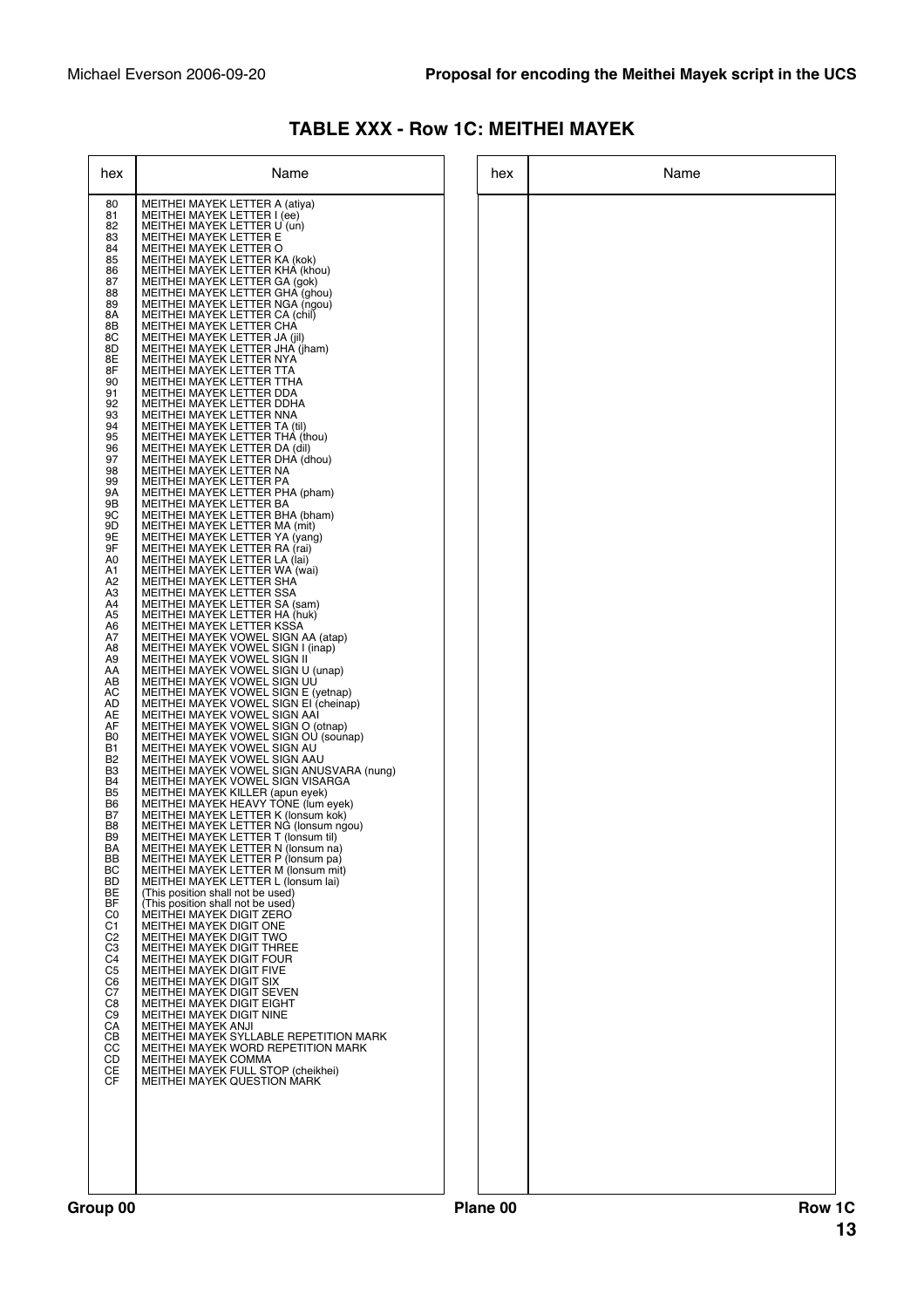# **A. Administrative**

**1. Title**

Preliminary proposal for encoding the Meithei Mayek script in the BMP of the UCS.

**2. Requester's name**

Michael Everson

**3. Requester type (Member body/Liaison/Individual contribution)**

Individual contribution.

**4. Submission date**

2006-09-20

**5. Requester's reference (if applicable)**

**6. Choose one of the following:**

**6a. This is a complete proposal**

Yes.

**6b. More information will be provided later** No.

#### **B. Technical – General**

**1. Choose one of the following:**

**1a. This proposal is for a new script (set of characters)**

Yes.

**1b. Proposed name of script**

Cham.

**1c. The proposal is for addition of character(s) to an existing block**

 $N<sub>0</sub>$ 

**1d. Name of the existing block**

**2. Number of characters in proposal**

74.

**3. Proposed category (A-Contemporary; B.1-Specialized (small collection); B.2-Specialized (large collection); C-Major extinct; D-Attested extinct; E-Minor extinct; F-Archaic Hieroglyphic or Ideographic; G-Obscure or questionable usage symbols)**

Category A.

**4a. Proposed Level of Implementation (1, 2 or 3)**

Level 2

**4b. Is a rationale provided for the choice?**

Yes. **4c. If YES, reference**

Cham requires Level 2 implementation as other Brahmic scripts do.

**5a. Is a repertoire including character names provided?**

Yes.

**5b. If YES, are the names in accordance with the "character naming guidelines" in Annex L of P&P document?**

Yes. **5c. Are the character shapes attached in a legible form suitable for review?**

Yes.

**6a. Who will provide the appropriate computerized font (ordered preference: True Type, or PostScript format) for publishing the standard?**

Michael Everson.

**6b. If available now, identify source(s) for the font (include address, e-mail, ftp-site, etc.) and indicate the tools used:**

Michael Everson, Fontographer.

**7a. Are references (to other character sets, dictionaries, descriptive texts etc.) provided?**

Yes.

**7b. Are published examples of use (such as samples from newspapers, magazines, or other sources) of proposed characters attached?**

Yes.

**8. Special encoding issues: Does the proposal address other aspects of character data processing (if applicable) such as input, presentation, sorting, searching, indexing, transliteration etc. (if yes please enclose information)?**

Yes. See above.

**9. Additional Information: Submitters are invited to provide any additional information about Properties of the proposed Character(s) or Script that will assist in correct understanding of and correct linguistic processing of the proposed character(s) or script.**

Yes. See above.

# **C. Technical – Justification**

**1. Has this proposal for addition of character(s) been submitted before? If YES, explain.**

Yes. See N1578, N1599, N1960.

**2a. Has contact been made to members of the user community (for example: National Body, user groups of the script or characters, other experts, etc.)?**

Yes.